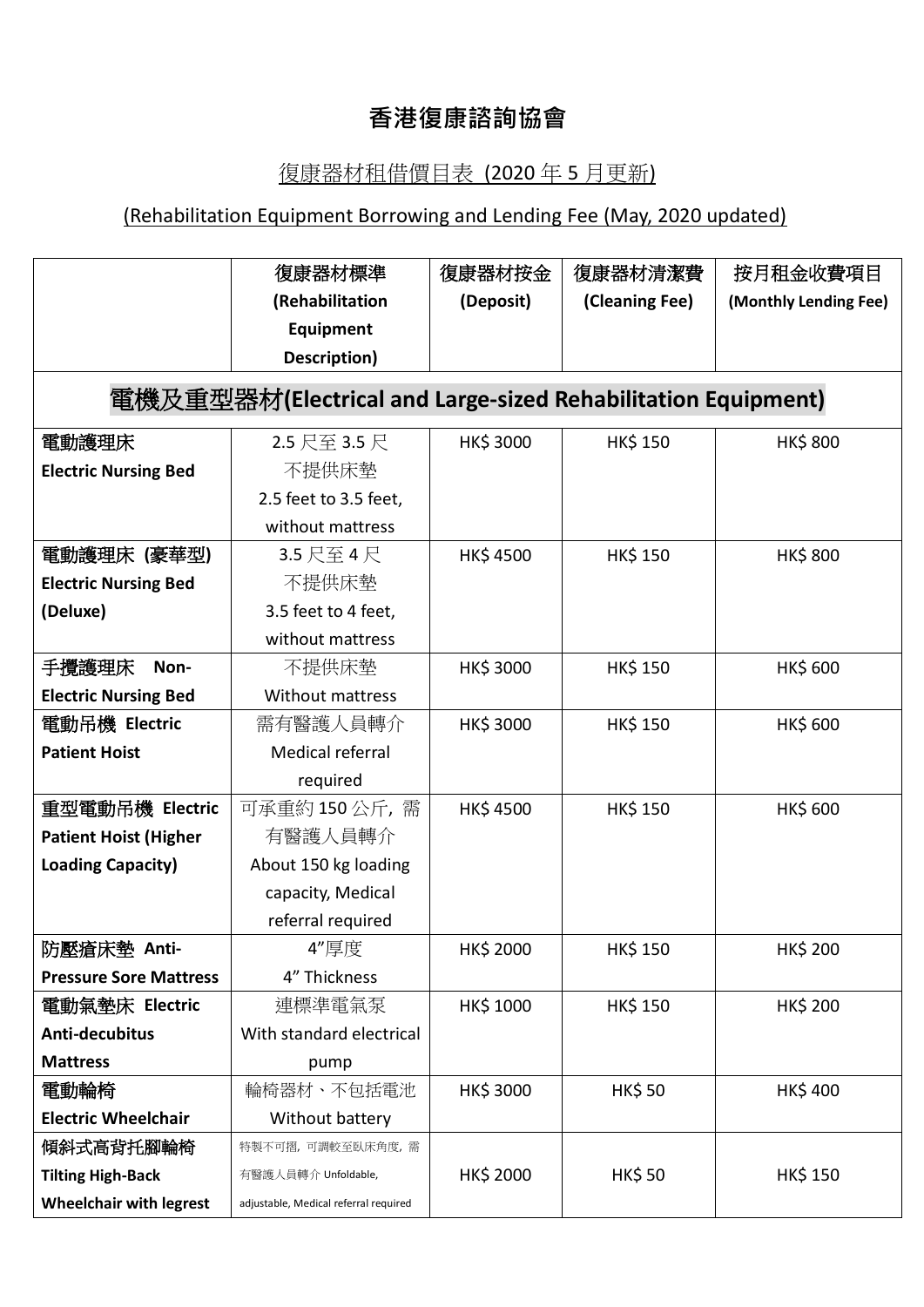| 高背托腳輪椅                                    | 需有醫護人員轉介                    | <b>HK\$800</b>  | <b>HK\$50</b>   | <b>HK\$150</b>  |  |
|-------------------------------------------|-----------------------------|-----------------|-----------------|-----------------|--|
| <b>High-Back Wheelchair</b>               | <b>Medical referral</b>     |                 |                 |                 |  |
| with legrest                              | required                    |                 |                 |                 |  |
| 高背椅<br>(有轆豪華                              | 腳踏及餐枱配件                     | HK\$ 3000       | <b>HK\$ 100</b> | HK\$ 200        |  |
| <b>High-Back Chair</b><br>型)              | With footrest and meal      |                 |                 |                 |  |
| (Deluxe With Wheels)                      | tray                        |                 |                 |                 |  |
| 高背椅 (無轆)                                  | 腳踏及餐枱配件                     | HK\$ 2500       | HK\$ 100        | <b>HK\$ 150</b> |  |
| <b>High-Back Chair</b>                    | With footrest and meal      |                 |                 |                 |  |
| (Without Wheels)                          | tray                        |                 |                 |                 |  |
| 電動靠背                                      | 有海棉墊及絨毛套                    | <b>HK\$1500</b> | <b>HK\$ 100</b> | <b>HK\$ 200</b> |  |
| <b>Electric backrest</b>                  | With Sponge Pad and         |                 |                 |                 |  |
|                                           | Fleece cover                |                 |                 |                 |  |
| 床欄                                        | 焗漆、L--形床欄                   | HK\$ 300/對      | <b>HK\$50</b>   | <b>HK\$60</b>   |  |
| <b>Bed Rails</b>                          | Lacquered, L-Shaped Bed     | (Pair)          |                 |                 |  |
|                                           | Rails                       |                 |                 |                 |  |
| 沖涼便椅                                      | 有轆及無轆裝置                     | <b>HK\$500</b>  | <b>HK\$ 100</b> | <b>HK\$60</b>   |  |
| <b>Shower Commode</b>                     | With/without wheels         |                 |                 |                 |  |
| Chair                                     |                             |                 |                 |                 |  |
| 普通復康器材 (General Rehabilitation Equipment) |                             |                 |                 |                 |  |
| 輪椅                                        | 大輪、中輪、細輪                    | <b>HK\$500</b>  | <b>HK\$50</b>   | <b>HK\$ 90</b>  |  |
| Wheelchair                                | Large wheel, medium         |                 |                 |                 |  |
|                                           | wheel, small wheel          |                 |                 |                 |  |
| 啫喱坐墊                                      | 啫喱及打氣啫喱質料                   | HK\$ 1000       | <b>HK\$50</b>   | <b>HK\$80</b>   |  |
| <b>Gel Cushion</b>                        | Matter of gel               |                 |                 |                 |  |
| 氣壓坐墊<br>Anti-                             | 不包配件                        | HK\$ 300        | <b>HK\$50</b>   | <b>HK\$50</b>   |  |
| decubitus Air Cushion                     | Without accessories         |                 |                 |                 |  |
| 家用式氧氣機                                    | 建議自行配置新喉管                   | <b>HK\$4500</b> | <b>HK\$50</b>   | <b>HK\$300</b>  |  |
| Home use Oxygen                           | <b>Recommend installing</b> |                 |                 |                 |  |
| Concentrator                              | new tubing                  |                 |                 |                 |  |
| 坐地腳踏單車                                    | 機械操作                        | HK\$ 100        | <b>HK\$50</b>   | <b>HK\$30</b>   |  |
| <b>Exercise Pedal Bike</b>                | Machinery operation         |                 |                 |                 |  |
| 助行架(無轆)                                   | 摺合式鋁架伸縮調節                   | <b>HK\$ 250</b> | <b>HK\$50</b>   | <b>HK\$30</b>   |  |
| <b>Walking Frame</b>                      | Foldable and adjustable     |                 |                 |                 |  |
| (Without wheels)                          | aluminum Frame              |                 |                 |                 |  |
| 助行架 (有轆)                                  | 摺合式鋁架伸縮調節                   | <b>HK\$400</b>  | <b>HK\$50</b>   | <b>HK\$60</b>   |  |
| <b>Walking Frame (With</b>                | Foldable and adjustable     |                 |                 |                 |  |
| wheels)                                   | aluminum Frame              |                 |                 |                 |  |
|                                           |                             |                 |                 |                 |  |